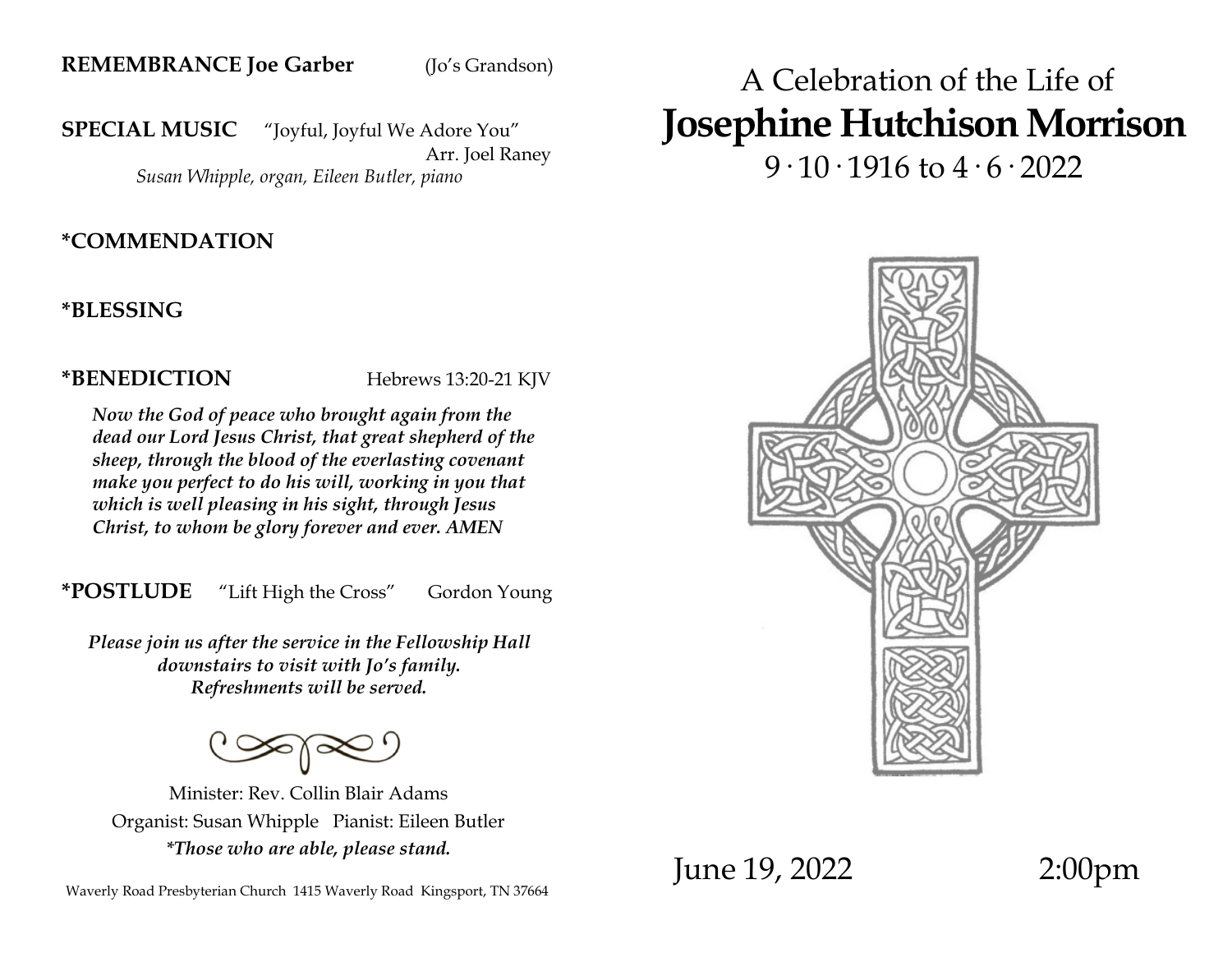

A Service of Witness to the Resurrection for

# **Josephine Hutchison Morrison**

**PRELUDE "**All Glory, Laud, and Honor" Robert Lau

#### **SEATING OF FAMILY**

#### **GREETING**

#### **CALL TO WORSHIP** Psalm 19:1-4

The heavens are telling the glory of God; and the firmament proclaims his handiwork.

*Day to day pours forth speech, and night to night declares knowledge.* 

There is no speech, nor are there words; their voice is not heard;

*Yet their voice goes out through all the earth, and their words to the end of the world.* 

#### **OPENING PRAYER**

**HYMN 620** "Praise My Soul the King of Heaven"

### **PRAYER OF CONFESSION**

*God of mercy whose loving kindness endures forever: we confess that often we have failed to receive and give love; to care for others as we have cared for ourselves; to forgive and accept forgiveness. We remember good intentions that were not put into actions; harsh words that were hurtful; selfish purposes that caused pain; persistent pride that would not yield. We acknowledge our fear in the face of death and our failure to accept the hope you offer us in Christ.* 

*Gracious God, forgive us and help us to forgive others; heal us from the pain of self-condemnation; free us from the burden of failures that cannot be corrected; renew us with your loving assurance that our sins have been forgiven, through Jesus Christ, our Redeemer. AMEN* 

#### **ASSURANCE OF PARDON**

Family of God, the Good news is that in Jesus Christ you are forgiven.

*The Lord lives! Blessed be my rock, and exalted be the God of my salvation.* 

#### **SCRIPTURE READINGS**

**SOLO** "For the Beauty of the Earth" *Anne Richmond (Jo's Granddaughter)*

#### **HOMILY**

**\*HYMN 667** "When Morning Gilds the Skies" *(Verses 1, 3 & 4)*